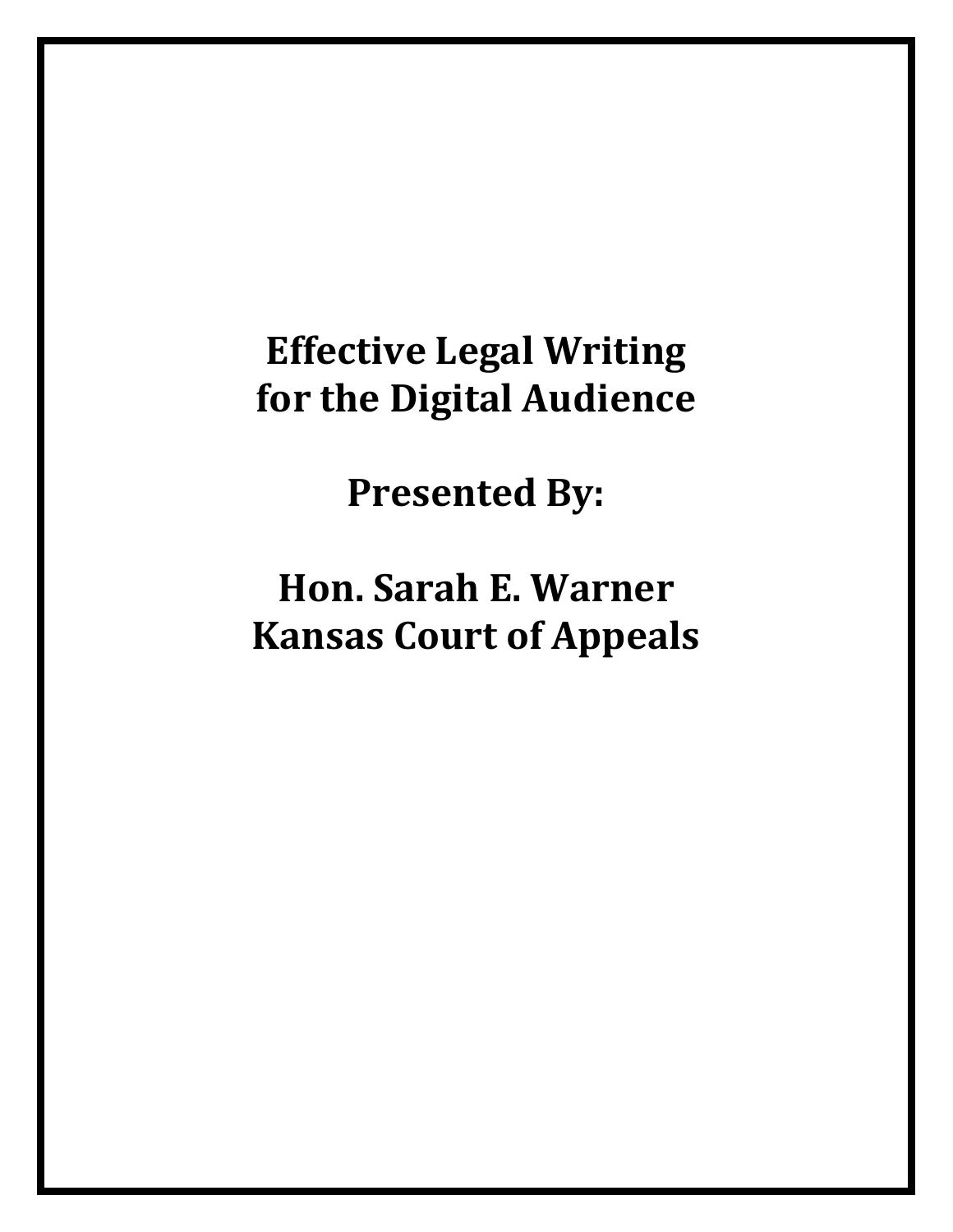## **Effective Writing for a Digital Audience (in a hybrid world)**

Hon. Sarah E. Warner Kansas Court of Appeals April 2021

## **The Reality**

An electronic brief is more than a PDF printout of a paper brief.

The mechanics of electronic and paper briefs are all the same (required sections, page limits, font requirements, etc.).

But the reader of an electronic brief processes the information differently.

Examples:

- No easy method of flipping back and forth between sections.
- Justified margins are harder to read on a screen.
- Footnotes are the bane of a digital reader's existence.

## **The Problem**

How do you effectively convey your position to a (partially) digital audience without losing the persuasive power of a paper brief?

Put another way, how can you adapt your writing within the existing rules so that it will be equally compelling in both digital and paper form?

## **The Point**

Effective brief writing in a hybrid world requires a reexamination of attorneys' traditional practices—in terms of both *form* and *substance*.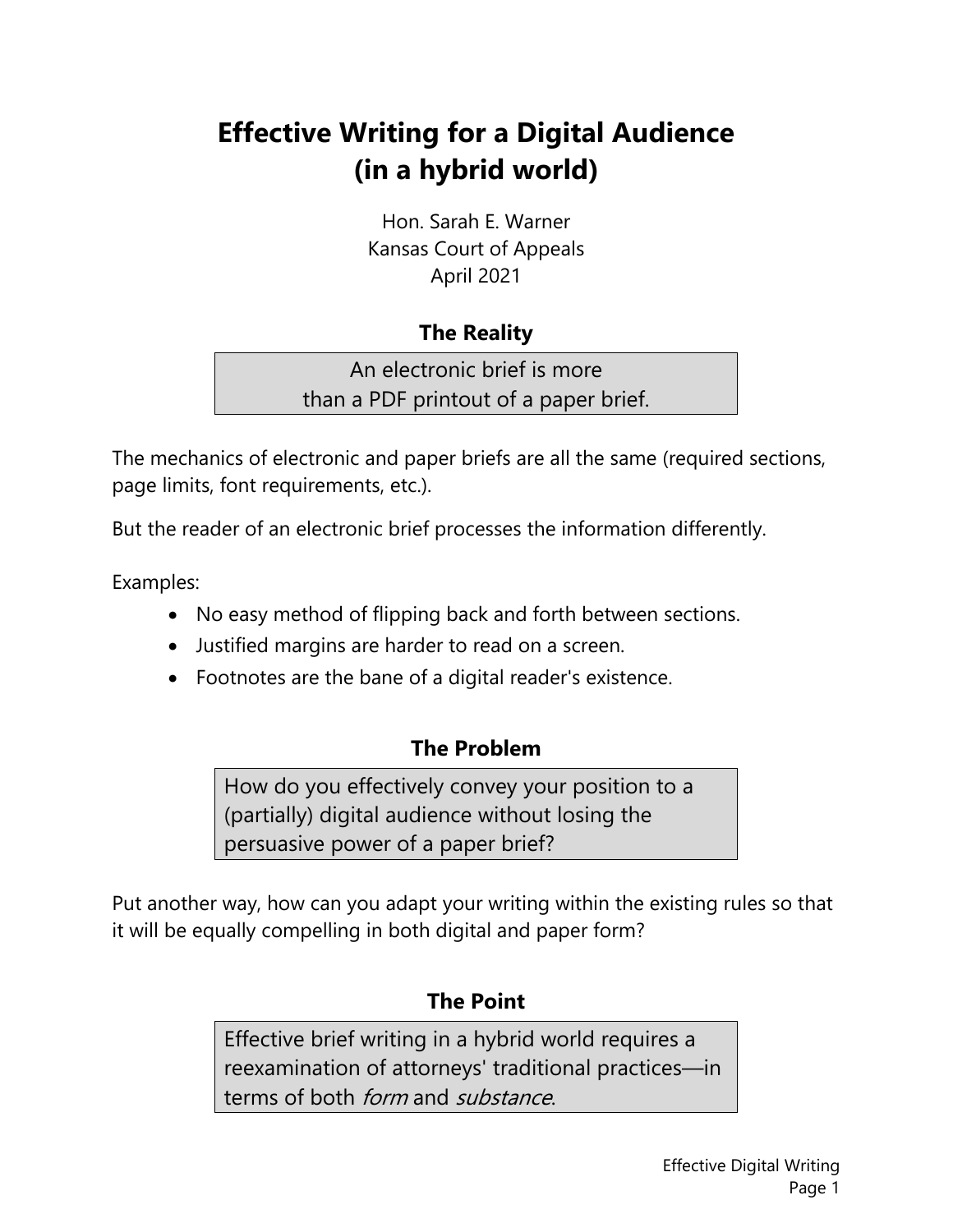## **Digital Formatting Tips**

This is not just about making your brief look "fancy" or "lawyerly." The form of your brief is a persuasive tool.

Below are a few easy (and a few controversial) formatting suggestions for immediate improvements.

Easy changes that will make all the difference:

- Avoid ALLCAPS and underlining like the plague. These are hard to read in digital form and cause your reader to skip the information you're attempting to emphasize. This tip applies across the board—for emphasis, case names, issue statements, and headings.
- Avoid fully justified margins; judges across the board prefer ragged right margins because they're easier to read.
- Use italics for emphasis and case names. Use **bold** sparingly and only for headings (not for emphasis); it is distracting. Never use the two together.
- Organize your brief mindfully, and choose a numbering system that reminds the reader where he or she is within the structure of your brief. (In other words, adopt a nested numeric format—1., 1.1, 1.1.1.—instead of a traditional outline system with Roman numerals and letters.)
- Don't overlook the power of a well-constructed Table of Contents.
- Remember that white space, when used consciously, provides judges an important opportunity to think and to reflect on your position.

And a few *outside-the-box formatting suggestions* for advanced writers:

- Placing important statutory language in the corner of every page where it might be relevant and helpful to the discussion.
- Using tables for comparison.
- Choosing a font type and size that is easier to read in digital form—maybe even (gasp!) a sans serif font.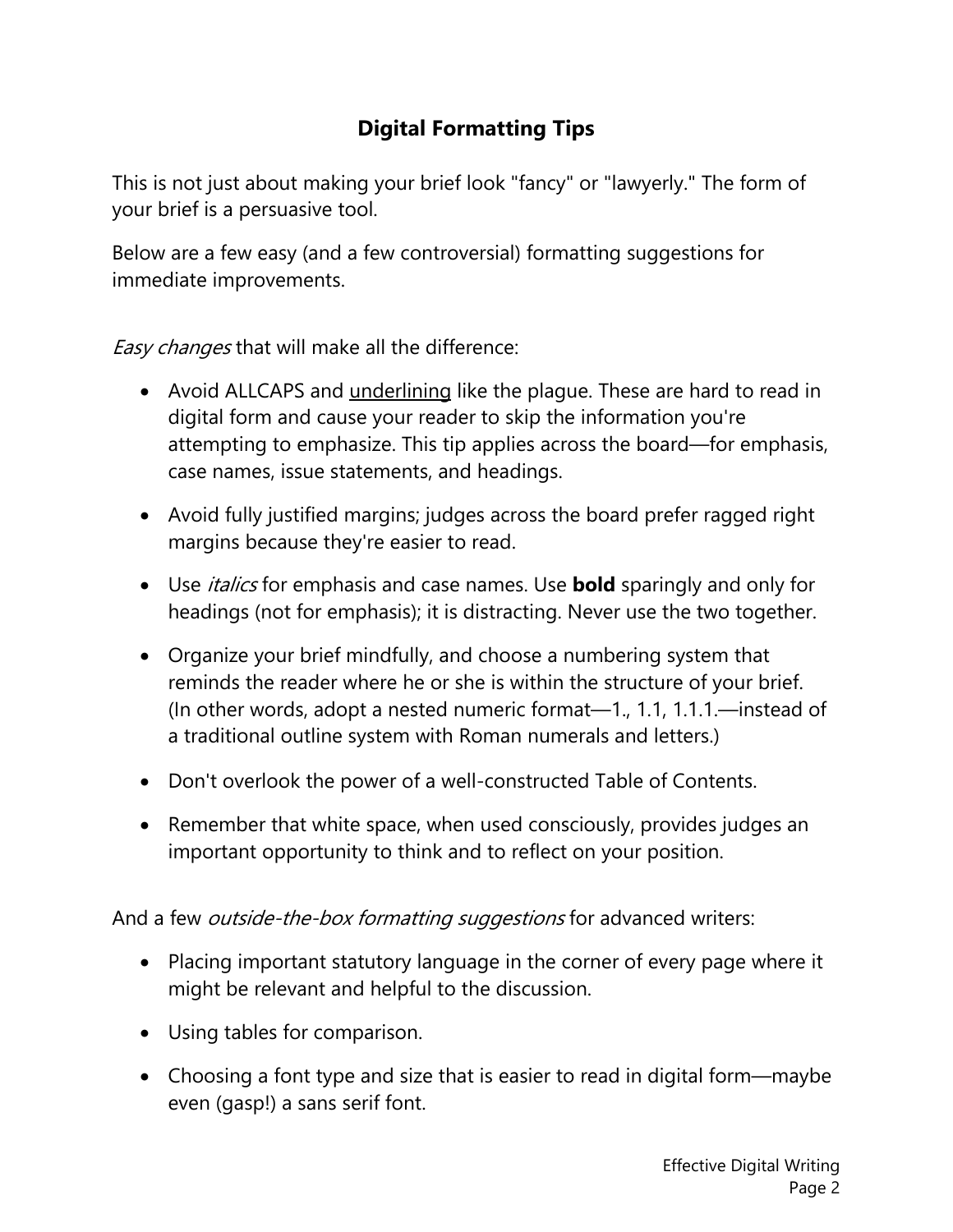## **Substantive Suggestions to Improve Your Writing (in both digital and paper form)**

The #1 improvement on judges' wish lists, regardless of court or subject matter, is for lawyers' writing to be *more concise*.

This is particularly important for the digital reader, who reviews a document progressively (from beginning to end) and does not have an opportunity to physically flip between sections. Convey your point early and effectively.

A note about terminology:

Conciseness  $\neq$  Brevity (though there is often a correlation between the two).

Conciseness is saying everything you need without distractions or clutter.

In a nutshell, conciseness

- implicates organization, word choice, editing, and polish;
- involves a thoughtful consideration of your brief as a persuasive whole (not just its individual parts);
- requires an understanding of who your audience is (judges, clerks) and how they consider the information you provide.

Does everything in your brief "spark joy meaning"?

To this end, there are three sections where you can make immediate and marked improvements in every brief:

- Nature of the Case
- Statement of the Issues
- Conclusion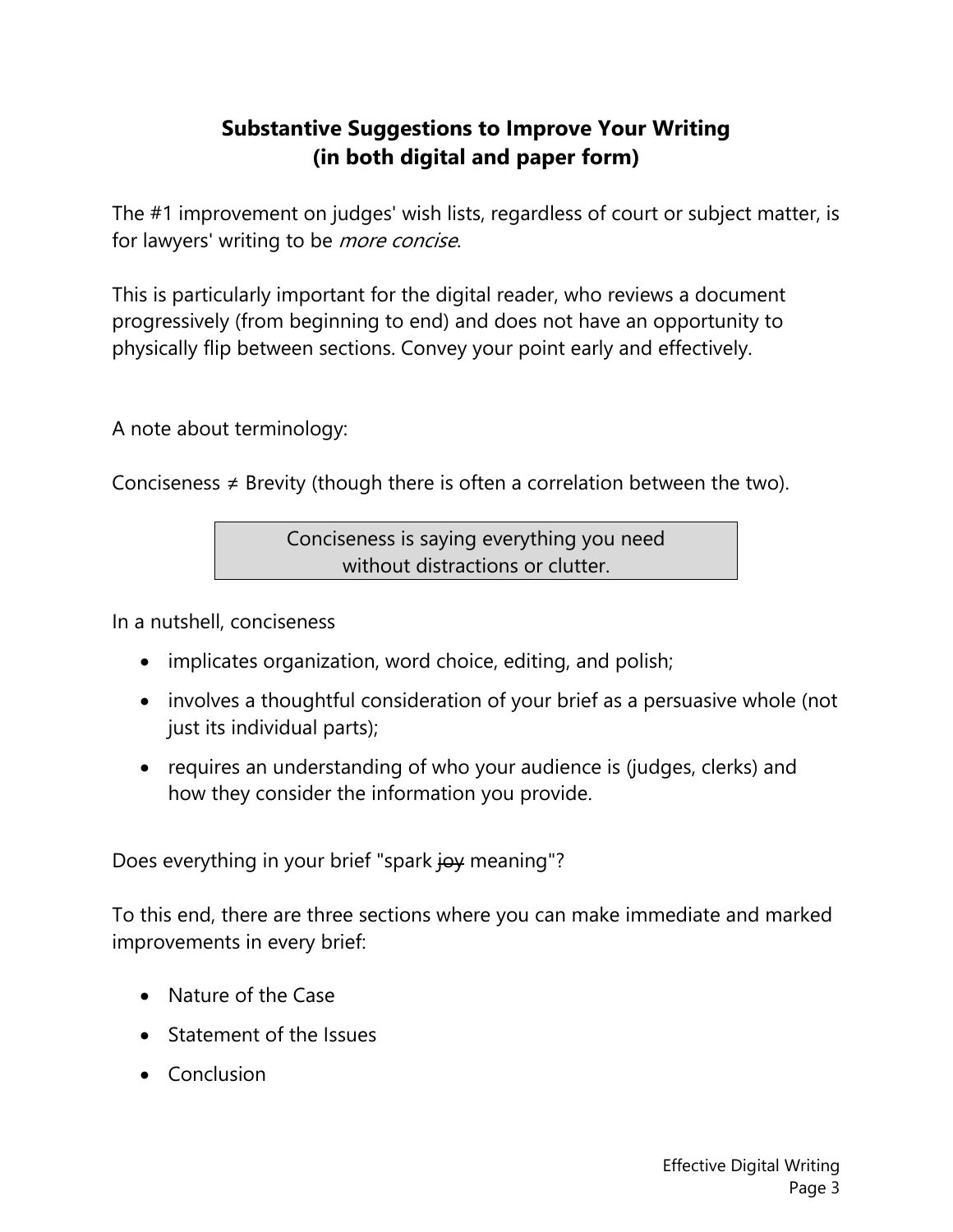## Nature of the Case

Defined in Supreme Court Rule 6.02(a)(1)(2) (Appellant's Brief):

- "A brief statement of the nature of the case—e.g., whether it is a personal injury suit, injunction, quiet title, etc.—and a brief statement of the nature of the judgment or order from which the appeal was taken."
- Nothing about Appellee's Brief. But see Rule 6.03(a) ("An appellee's brief must contain"—not must *only* contain—"the following . . .").

Typical example—and missed opportunity:

#### **NATURE OF THE CASE**

The defendant was charged with possession of methamphetamine. She filed a

motion to suppress which was denied. The defendant was convicted, sentenced and

she appeals the denial of her motion to suppress.

Questions for consideration:

- Is this an appellant's or appellee's brief?
- What are the important issues we will be considering?
- Are there facts that we should be watching for?
- Does this inspire active/engaged reading or a passive, surface review?

The Nature of the Case (or Introduction/Overview) is the opportunity to provide an executive summary and frame your case before the judges read further.

- What is this case about?
- Who are the key players?
- What are the salient issues we will be discussing?
- Why should the court be interested in resolving the case in your favor?

These same principles apply in a Prayer for Review (Petition for Review) or an Introduction/Overview (if you represent the appellee or respondent).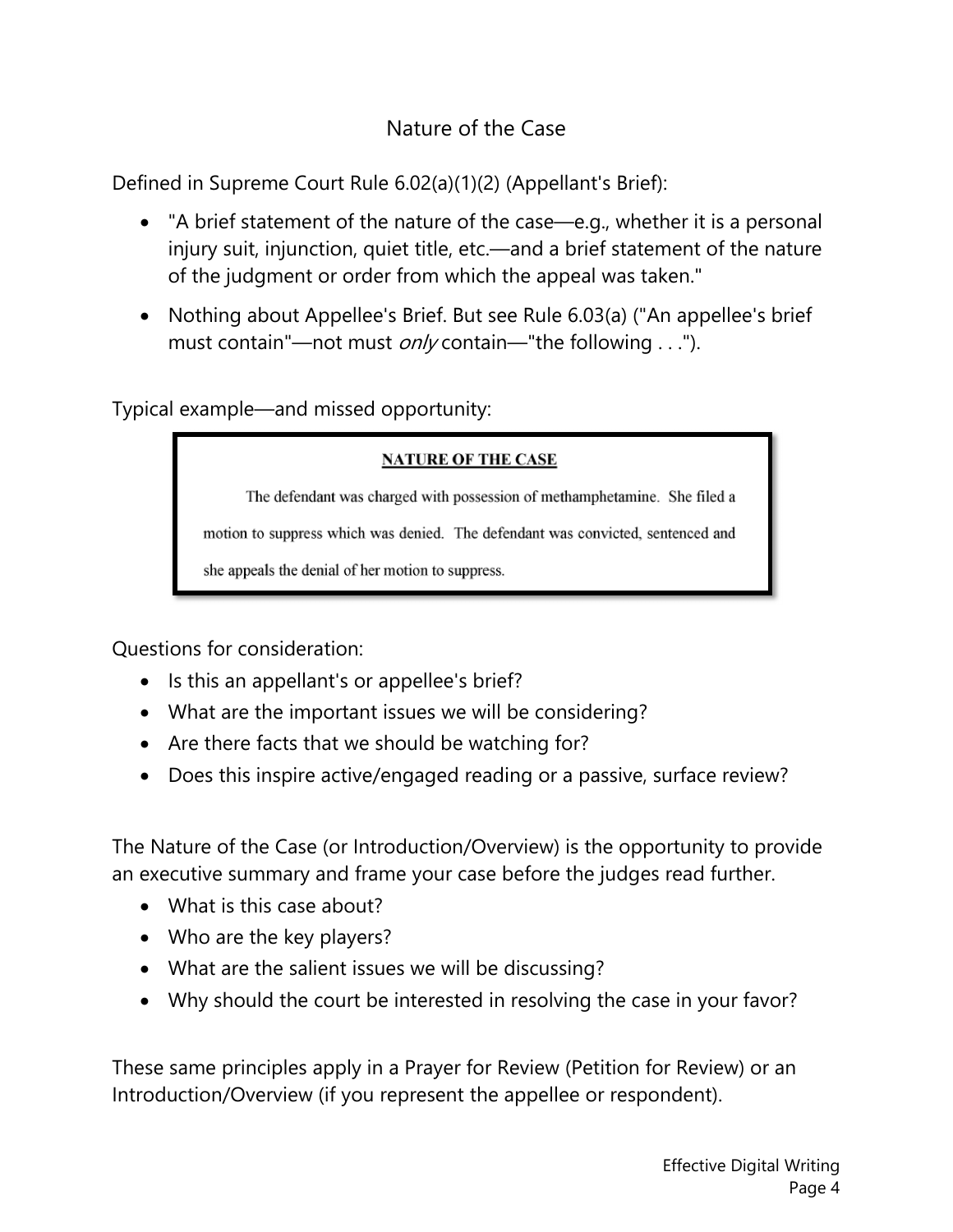#### Another example:

| This is a case about fault. The wrongful-death action underlying this garnishment                                                                                                                                                                                                                                       |
|-------------------------------------------------------------------------------------------------------------------------------------------------------------------------------------------------------------------------------------------------------------------------------------------------------------------------|
| arose out of a farm accident. In that case, there were three parties whose actions could                                                                                                                                                                                                                                |
| have contributed in some way to the accident: the decedent, the decedent's father (                                                                                                                                                                                                                                     |
| insured), and the farm-equipment manufacturer. A few months before trial, the                                                                                                                                                                                                                                           |
| father gave a \$1,500,000 consent judgment to the plaintiffs-his adult grandchildren and                                                                                                                                                                                                                                |
| daughter-in-law-in exchange for a covenant not to execute against his personal assets.                                                                                                                                                                                                                                  |
| The consent judgment approved by the district court made no finding as to any party's                                                                                                                                                                                                                                   |
| negligence, but remained silent on these issues so the plaintiffs could litigate their claims                                                                                                                                                                                                                           |
| against the manufacturer at trial. In fact, the district court explicitly noted it had not                                                                                                                                                                                                                              |
| made any finding regarding the father's fault in approving the \$1,500,000 judgment.                                                                                                                                                                                                                                    |
| Because there were other claims of fault, the case proceeded to trial. After the                                                                                                                                                                                                                                        |
| jury heard all the facts, it concluded none of the three parties were at fault for the                                                                                                                                                                                                                                  |
| accident. The plaintiffs then brought this garnishment action against                                                                                                                                                                                                                                                   |
| attempt to recover the \$1,500,000 plus interest and attorney's fees. On appeal, the Court                                                                                                                                                                                                                              |
| of Appeals correctly recognized that under Kansas law, judgments must reflect the degree                                                                                                                                                                                                                                |
| of the parties' comparative fault. Because the consent judgment against<br>lacked this                                                                                                                                                                                                                                  |
| essential element, the Court of Appeals held it was not enforceable against                                                                                                                                                                                                                                             |
| This well-reasoned decision does not warrant this court's review. Rather:                                                                                                                                                                                                                                               |
| Comparative fault is well-established in this state; the unpublished Court<br>of Appeals' opinion in this matter creates no new rule of law. Instead, it<br>correctly applies the analysis adopted by this court's previous case law.                                                                                   |
| This case does not present a matter of public concern or repeatability. The<br>plaintiffs have cited no other case where parties have attempted to take a<br>judgment against a defendant without assessing fault. In fact, Kansas law<br>specifically proscribes the claim-splitting attempted by the plaintiffs here. |

The Nature of the Case section should stand alone on one (and only one) page. Use this opportunity to immediately engage your reader and frame your case.

Note that these considerations apply regardless of whether you are the appellant or appellee, but your posture will cause you to frame the section differently.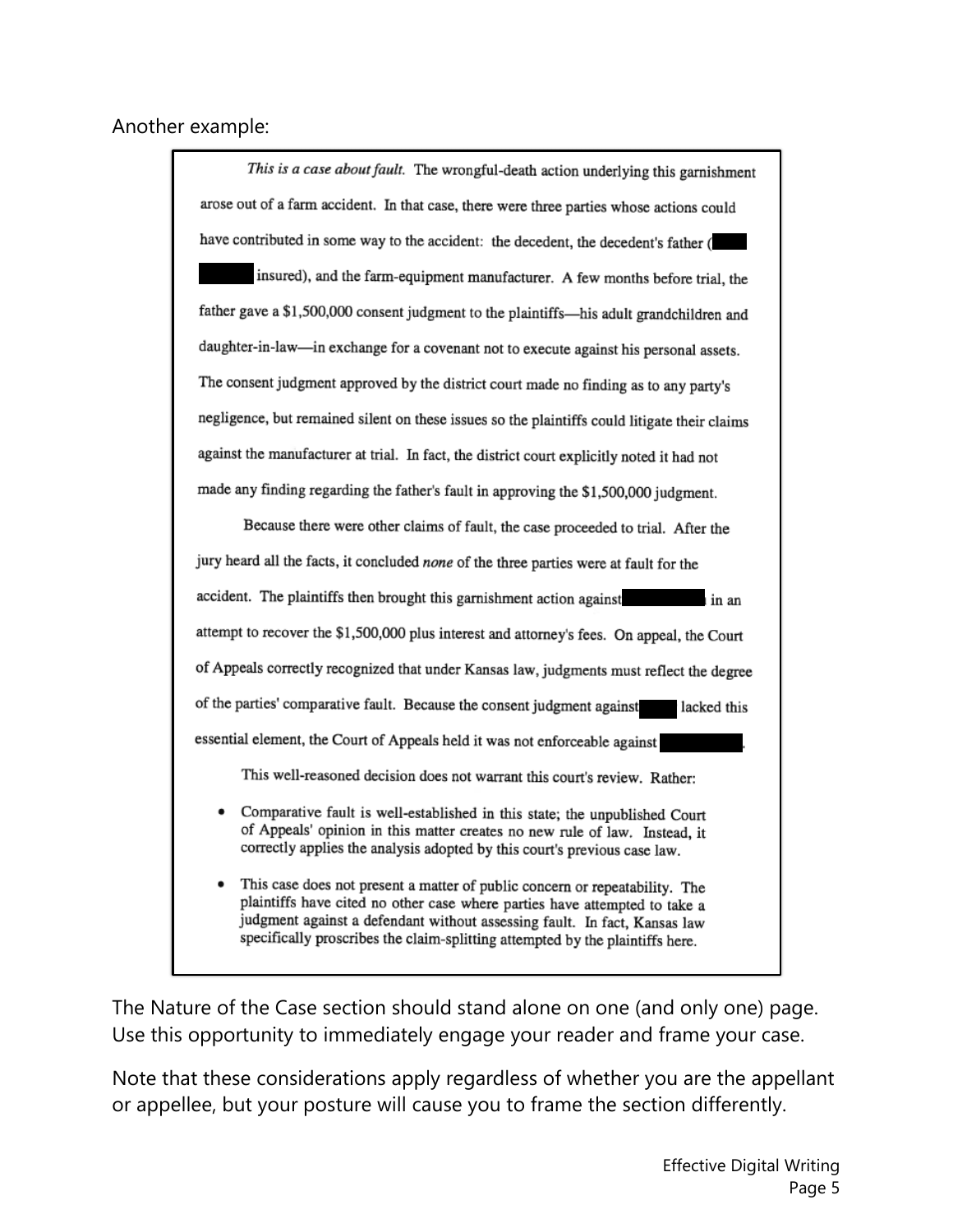## Statement of the Issues

Defined in Supreme Court Rule 6.02(a)(1)(3) (Appellant's Brief) and Rule 6.03(a)(2) (Appellee's Brief):

- Appellant: "A brief statement, without elaboration, of the issues to be decided in the appeal."
- Appellee: "A statement either concurring in the appellant's statement of the issues involved or stating the issues the appellee considers necessary to disposition of the appeal."

Typical example—and missed opportunity:

#### STATEMENT OF THE ISSUES

- WHETHER THE DISTRICT COURT ERRED IN DENYING THE  $\mathbf{I}$ . DEFENDANT'S MOTION TO SUPPRESS.
- II. WHETHER THERE WAS SUFFICIENT EVIDENCE TO SUPPORT THE VERDICT.

Easy improvements:

- Get rid of ALLCAPS, Title Case, and underlining. Just write like a human.
- Don't use a "Whether" issue, or a one-sentence run-on strewn with facts and law that is difficult to understand (a style you may have learned in law school). You don't want to make the interpretation of your issue statement a chore for the reader.
- Consider using a short title/heading (i.e. Motion to Suppress, Constitutionality of K.S.A. 60-455, Evidence Supporting the Ruling, etc.).

For more advanced writers:

• Frame your issue as a *Deep Issue*.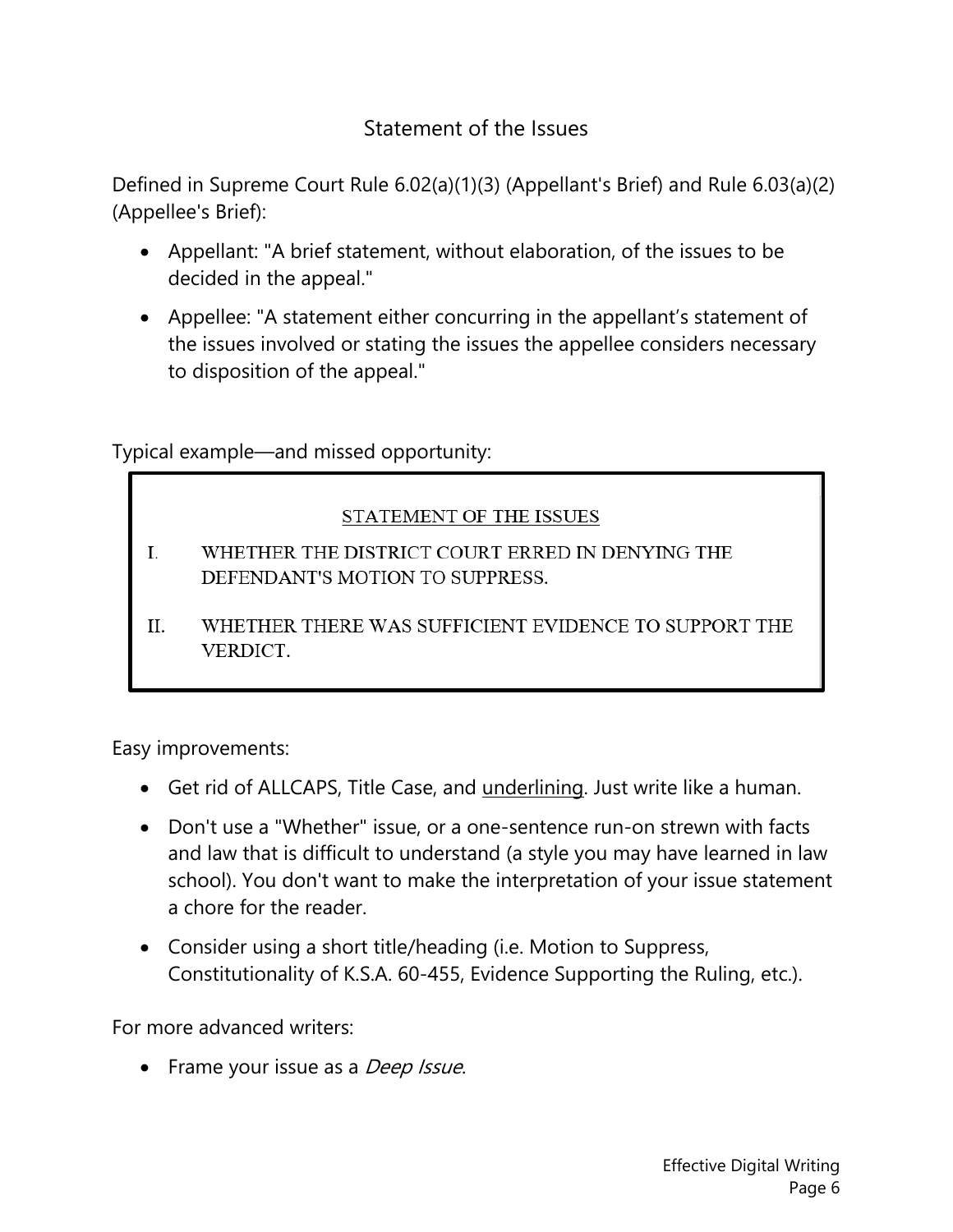Originally described by Bryan Garner, a Deep Issue breaks an issue statement down into a multi-sentence syllogism.

First sentence – Concisely describes the applicable law.

Middle sentences – Describe salient facts (without argument).

Final sentence – Provide a short question ("Did the district court err?" "Did the district court correctly apply the law?" "Was the verdict supported by evidence in the record?")

Strive to keep your issue statement to about 75 words.

Another example:



Your Statement of the Issues should stand alone on one page. This allows your reader to process this information before moving on to the rest of the brief.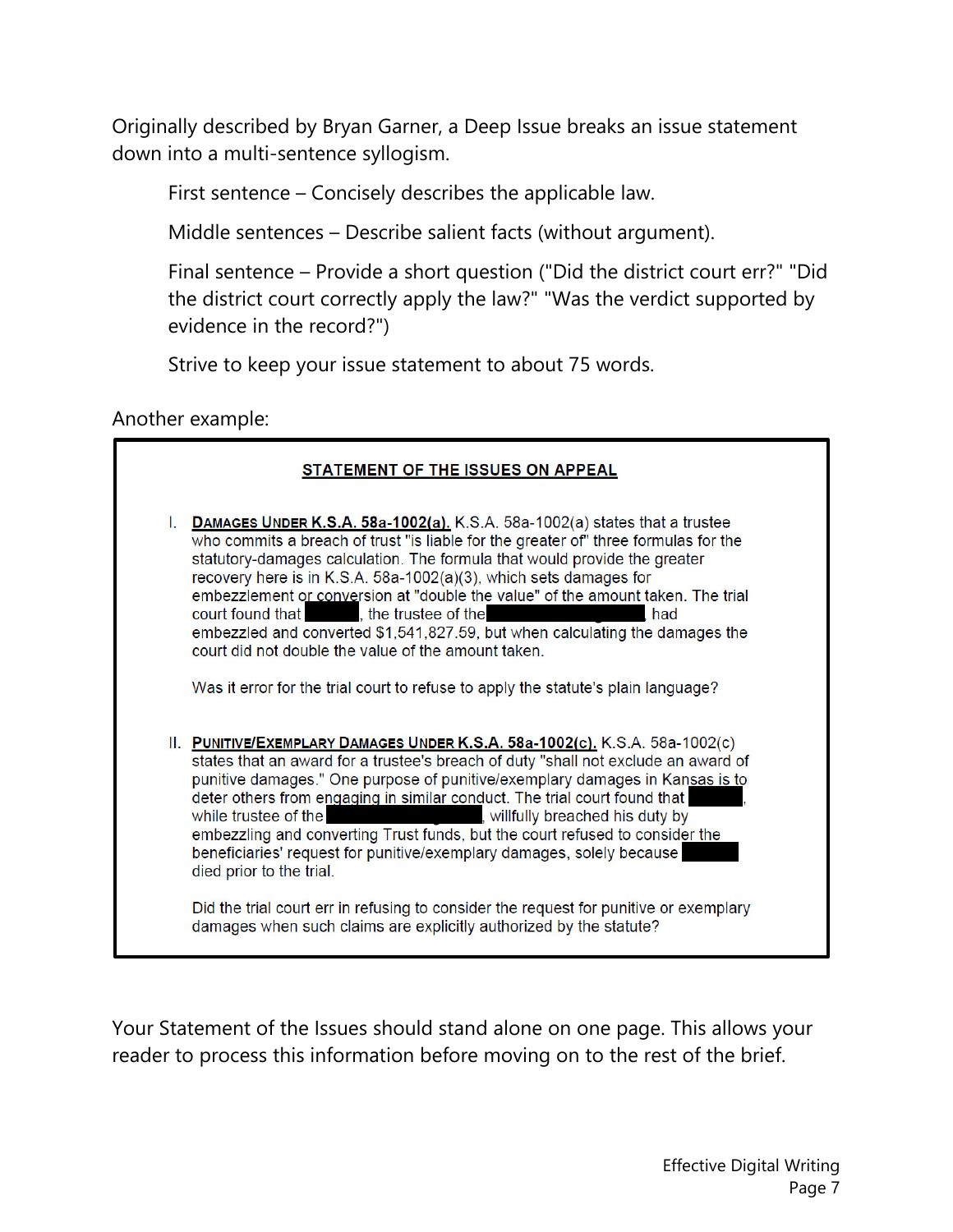Note that your Statement of the Issues should correspond with the organization of your Argument. But the headings in your argument should not merely be a cut-and-paste of your issues.

- The two sections serve different purposes.
- The Statement of the issues is syllogistic abstract of your position.
- The headings in your Argument tell the story and provide a roadmap for your discussion.

## **The Goal**

After considering your Statement of the Issues, your reader should be focused on the key arguments in your brief (and have this context for when he or she reads the Statement of Facts).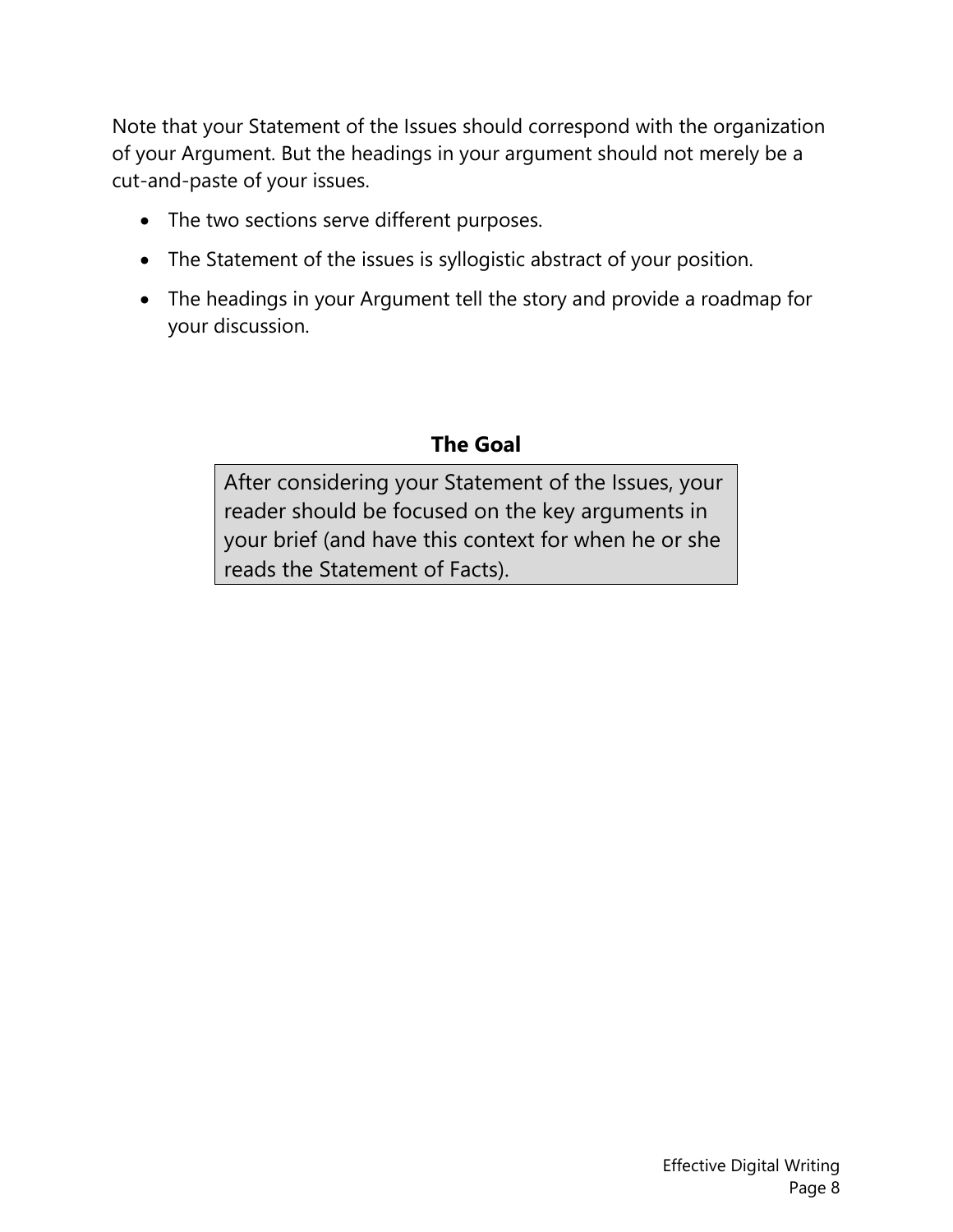## Conclusion

The Supreme Court Rules do not mention a Conclusion. But virtually all briefs include one. Why?

Typical example—and missed opportunity:

#### CONCLUSION

For all the foregoing reasons, Appellee respectfully requests this court to affirm the district court's ruling.

What is the point of a Conclusion like this? What does it convey to the judge?

Broadly speaking, the Conclusion provides a final chance to frame your issues, reminding the judge what he or she has read and why the court should rule in your favor.

A few tips for effective Conclusions:

- Briefly summarize your salient points, reinforcing the reasons the court should take your position.
- Include any facts that are particularly compelling to reiterate these points.
- Specifically identify the relief or outcome you are seeking (don't leave the disposition to fate).

Finally, a quick reminder—don't give up on other persuasive sections!

- Statement of Facts (without argument—let the facts tell the story)
- Argument (using persuasive headings, organized according to your issues but worded more concisely to allow the argument to flow)